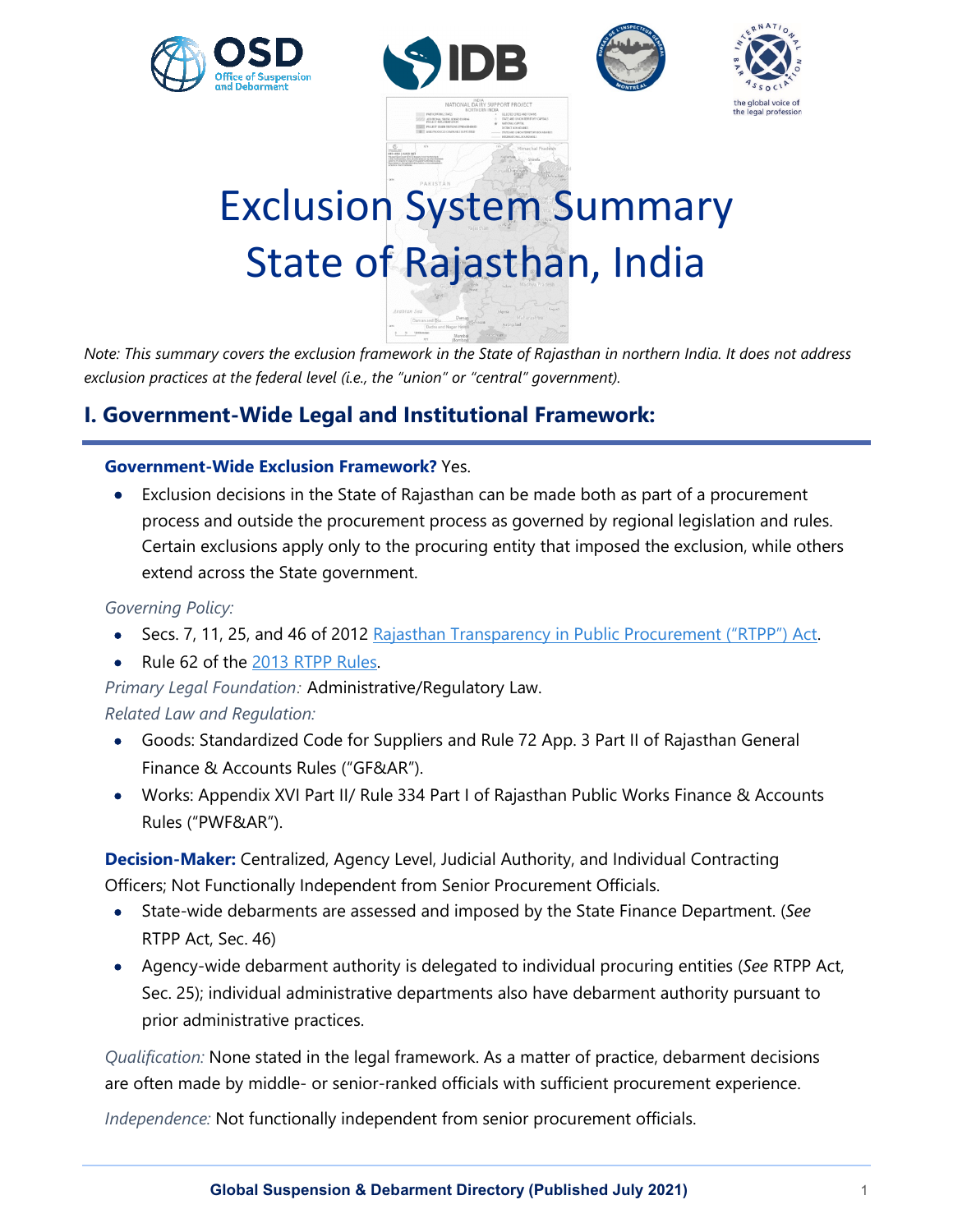# **II. Functioning and Enforcement of the Government-Wide Exclusion System:**

#### **General Provisions:**

*Type of Procedures:* Administrative.

*Decision Deadline:* No stated deadline for decision-maker to make a final determination. *Provisional Exclusions:* Yes (only under prior administrative instructions).

• The RTPP Act does not provide for temporary suspensions. But administrative departments sometimes rely on the GF&AR and PWF&AR to authorize a temporary suspension in individual cases.

#### **Commencement of Proceedings:**

*Ability to Initiate an Exclusion Proceeding:*

- Decision-maker cannot initiate an exclusion proceeding without a prior referral.
- Non-governmental parties cannot submit complaints and/or evidence to the decision-maker.

#### **Notice Requirements & Opportunity to be Heard:** Yes & Yes.

*Notice of Proceedings:*

- Suppliers receive notice of proceedings when the decision-maker decides that grounds exist.
- Notice of proceedings must contain the grounds for exclusion.
- Decision-maker must make reasoning available to the supplier and the public (reasoning can be very brief, such as simply indicating debarment ground).

*Opportunity to be Heard:*

- Per Sec. 46(5) of the RTPP Act, suppliers are entitled to present a defense to the decisionmaker and may:
	- o Obtain the evidentiary record.
	- o Make a written submission to the decision-maker.
	- o Request an in-person hearing with the decision-maker.

**Appellate Review of Exclusion Decisions:** Yes (only under prior administrative instructions).

*Nature and Forum of Review:* Administrative and Judicial.

- The RTPP Act does not provide for appeals. But the GF&AR and PWF&AR allow for appeals and are sometimes used to recognize a debarred supplier's right to appeal.
- General contract clauses relating to supplier complaints also authorize appeals filed by debarred suppliers.

*Means Available to the Supplier:* As part of appellate review, suppliers may:

- Obtain the evidentiary record;
- Make a written submission to the appellate body;
- Request an in-person hearing with the appellate body.

*Duration of Appeal Process:* Unknown (reliable data is not available).

#### **Legal Representation:**

• A supplier **may** be represented by counsel.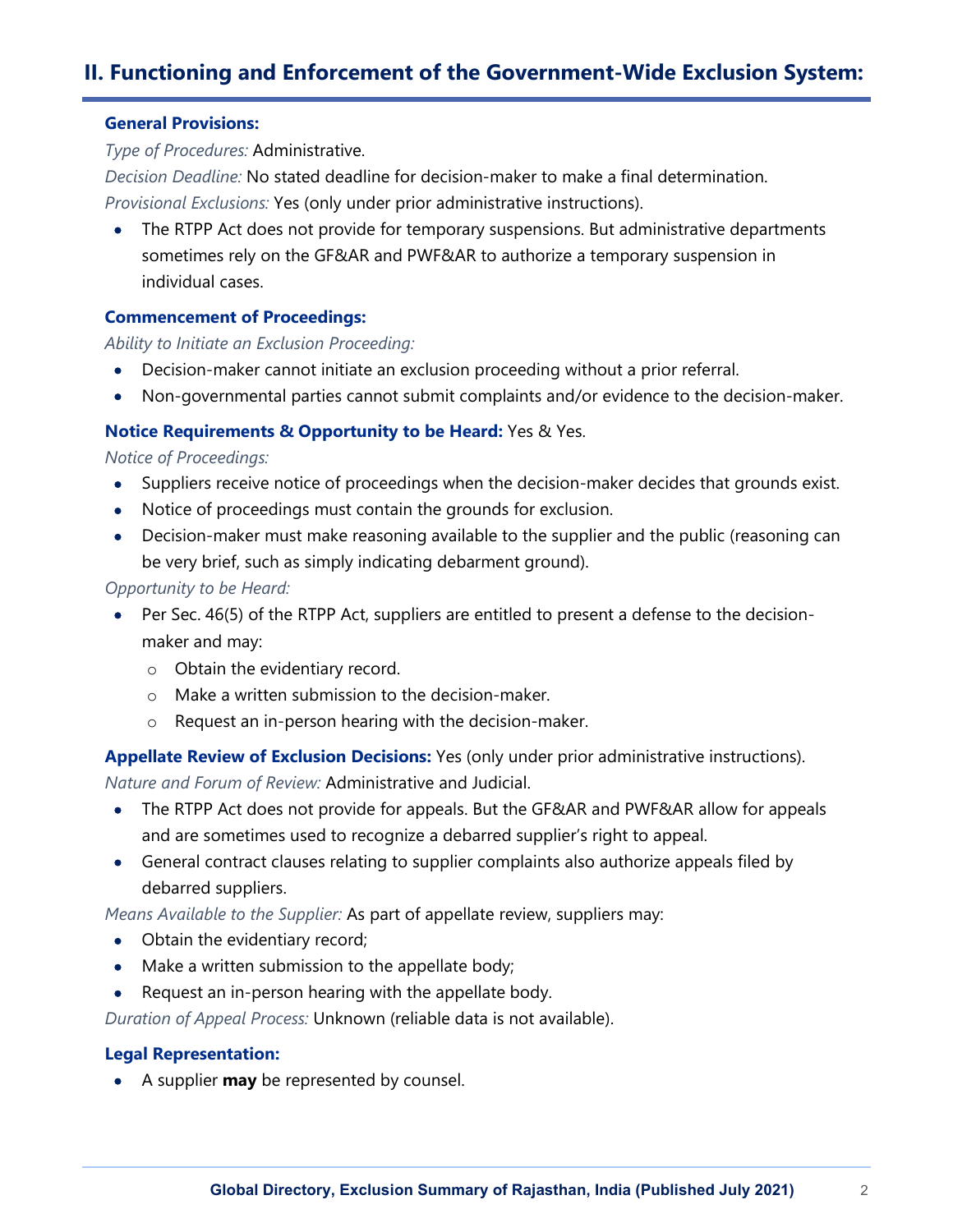**Subsequent Modification of Exclusion Decision:** Yes (only under prior administrative instructions).

• Prior administrative instructions technically allow for a modification or early termination of an exclusion after it goes into effect. But in practice, subsequent modifications are rarely, if ever, issued.

# **III. Substantive Grounds for Government-Wide Exclusion:**

## **Automatic Exclusion:** Yes.

Based on a criminal conviction, civil judgement, or administrative (*i.e.*, non-judicial) finding that the supplier engaged in the following:

- Corruption;
- Fraud.

## **Discretionary Exclusion:** Yes.

Based on a criminal conviction, civil judgement, or administrative (*i.e.*, non-judicial) finding that the supplier engaged in the following:

- Collusion and/or infringing competition;
- Coercion or intimidation:
- Obstruction of an investigation;
- Theft or embezzlement;
- Money laundering;
- Tax-related offenses;
- Labor-related offenses:
- Commercial regulatory violations;
- Poor performance, non-performance, and/or failure to perform on public contracts;
- Conflict of interest.

**Exclusion based on Bankruptcy and Cross-Debarment:** Automatic & Discretionary. *Bankruptcy:* Suppliers facing bankruptcy, liquidation, or insolvency are generally prevented from bidding on contracts due to the financial health requirements contained in standard bidding documents.

*Cross-Debarment:* No explicit provision in the RTPP Act allowing for cross-debarment, but Sec. 7 of the Act could be read to allow procuring entities to consider debarments by other jurisdictions.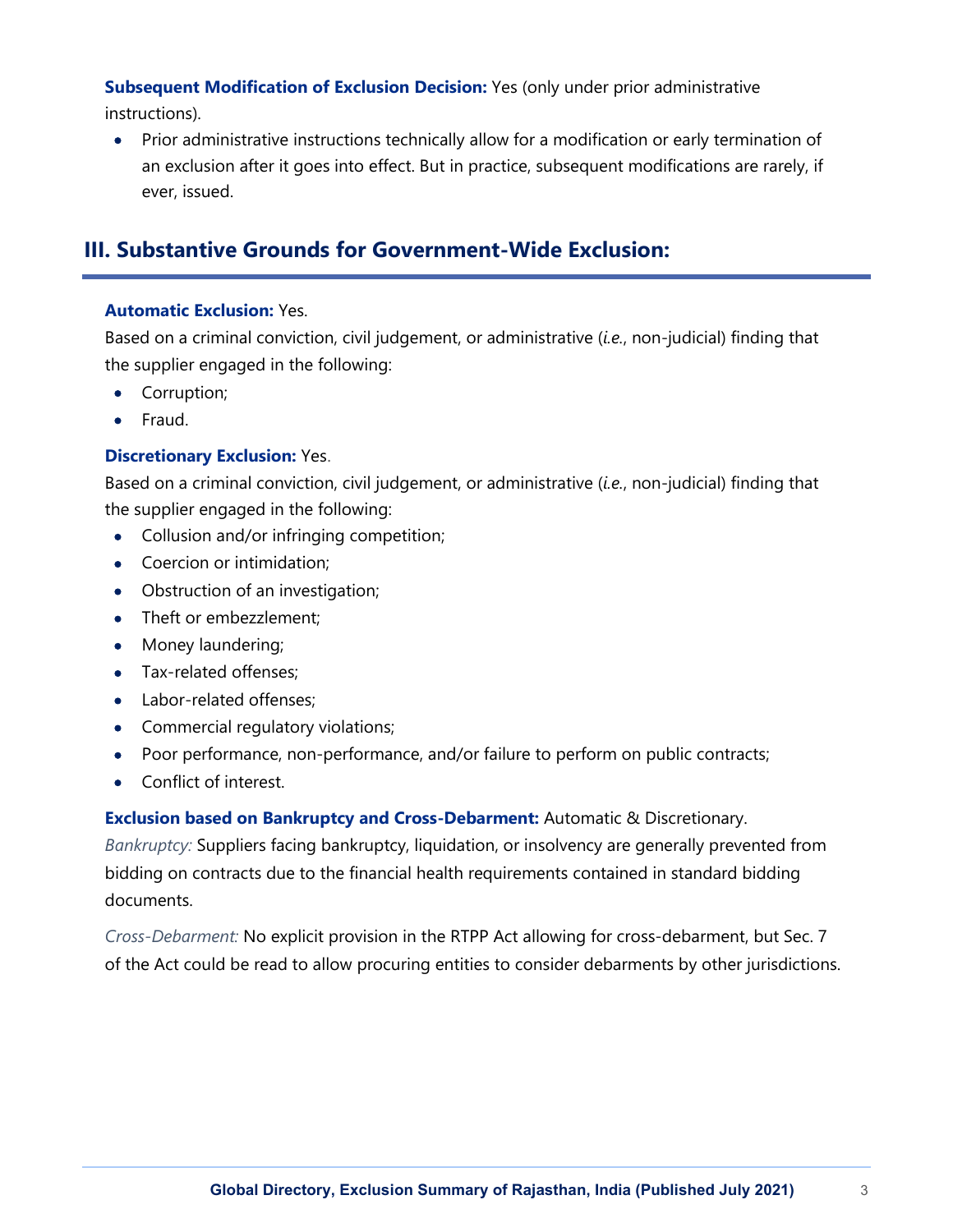## **Types of Excluded Suppliers:**

• Individuals and Corporations.

## **Scope of Exclusion:**

#### *Extension to Other Agencies and Organizations:*

- An exclusion by one procuring entity does **not** automatically prohibit suppliers from contracting with other procuring entities in Rajasthan.
	- o *Exception:* Debarments imposed by the State Government pursuant to Sec. 46(1) of the RTPP Act (relating to certain criminal convictions) apply across the State Government.
	- $\circ$  In practice, standard bidding documents often recognize debarments by other procuring entities within Rajasthan.
- No known countries or international organizations that automatically recognize and apply exclusions from Rajasthan.

# *Effect on Ongoing Contracts:*

- Ongoing contracts are **not** automatically cancelled; each procuring entity has discretion to decide whether to terminate ongoing contracts.
- Subsequent modifications to ongoing contracts **are permitted**.

## *Effect on Subcontracting:*

• Excluded supplier **can** serve as a subcontractor.

#### *Effect on Excluded Individuals:*

- Excluded individuals **must not** be employed by a corporate supplier as a "Director" or an "Officer," although these terms are not defined in the RTPP Act. (*See* Sec. 7(1)(d))
- Exclusion **may** extend to companies controlled by the excluded individual.

#### *Tailoring Exclusion:*

• No option to tailor the exclusion to certain divisions, operating units, or business lines within a corporate supplier.

# **Effect on Affiliates:**

# *Corporate Affiliates:*

- Exclusion **may** apply to affiliated companies (controlled, under common control).
- Affiliated companies are **not** required to have an opportunity to contest the action.

#### *Extension to Affiliated Individuals:*

- Exclusion of a corporate supplier **may** extend to individuals that own or control the supplier, executive officers, managers, and employees.
- Affiliated individuals are **not** required to have an opportunity to contest the action.

*Note on Affiliates:* While not explicitly addressed in the RTPP Act, extending an exclusion to affiliates is possible given the broad discretion accorded to procuring officials and is often addressed in standard bidding documents.